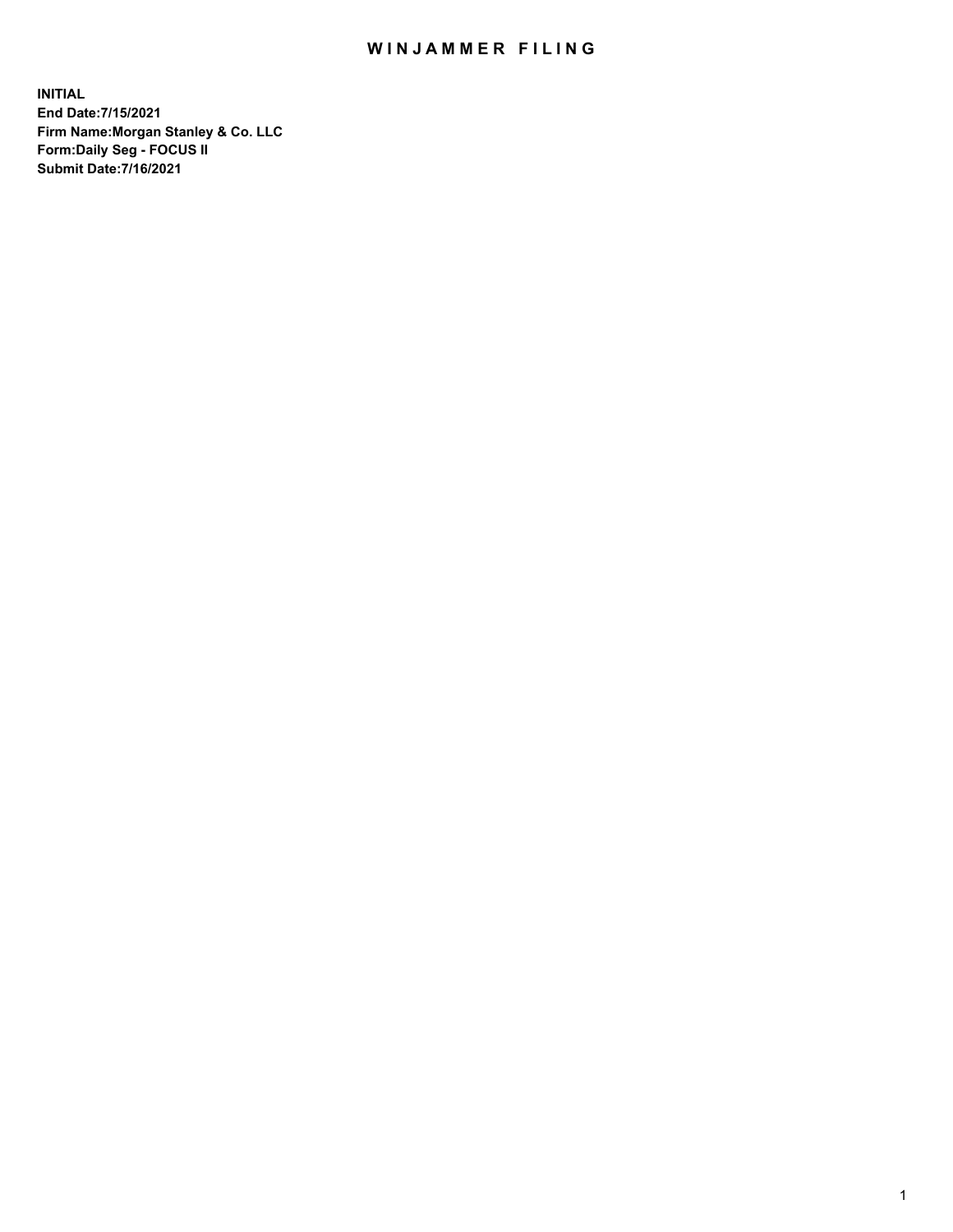**INITIAL End Date:7/15/2021 Firm Name:Morgan Stanley & Co. LLC Form:Daily Seg - FOCUS II Submit Date:7/16/2021 Daily Segregation - Cover Page**

| Name of Company                                                                                                                                                                                                                                                                                                                | Morgan Stanley & Co. LLC                               |  |
|--------------------------------------------------------------------------------------------------------------------------------------------------------------------------------------------------------------------------------------------------------------------------------------------------------------------------------|--------------------------------------------------------|--|
| <b>Contact Name</b>                                                                                                                                                                                                                                                                                                            | <b>Ikram Shah</b>                                      |  |
| <b>Contact Phone Number</b>                                                                                                                                                                                                                                                                                                    | 212-276-0963                                           |  |
| <b>Contact Email Address</b>                                                                                                                                                                                                                                                                                                   | Ikram.shah@morganstanley.com                           |  |
| FCM's Customer Segregated Funds Residual Interest Target (choose one):<br>a. Minimum dollar amount: ; or<br>b. Minimum percentage of customer segregated funds required:% ; or<br>c. Dollar amount range between: and; or<br>d. Percentage range of customer segregated funds required between: % and %.                       | 235,000,000<br><u>0</u><br>00<br>0 <sub>0</sub>        |  |
| FCM's Customer Secured Amount Funds Residual Interest Target (choose one):<br>a. Minimum dollar amount: ; or<br>b. Minimum percentage of customer secured funds required:% ; or<br>c. Dollar amount range between: and; or<br>d. Percentage range of customer secured funds required between:% and%.                           | 140,000,000<br><u>0</u><br><u>00</u><br>0 <sub>0</sub> |  |
| FCM's Cleared Swaps Customer Collateral Residual Interest Target (choose one):<br>a. Minimum dollar amount: ; or<br>b. Minimum percentage of cleared swaps customer collateral required:% ; or<br>c. Dollar amount range between: and; or<br>d. Percentage range of cleared swaps customer collateral required between:% and%. | 92,000,000<br><u>0</u><br><u>00</u><br>00              |  |

Attach supporting documents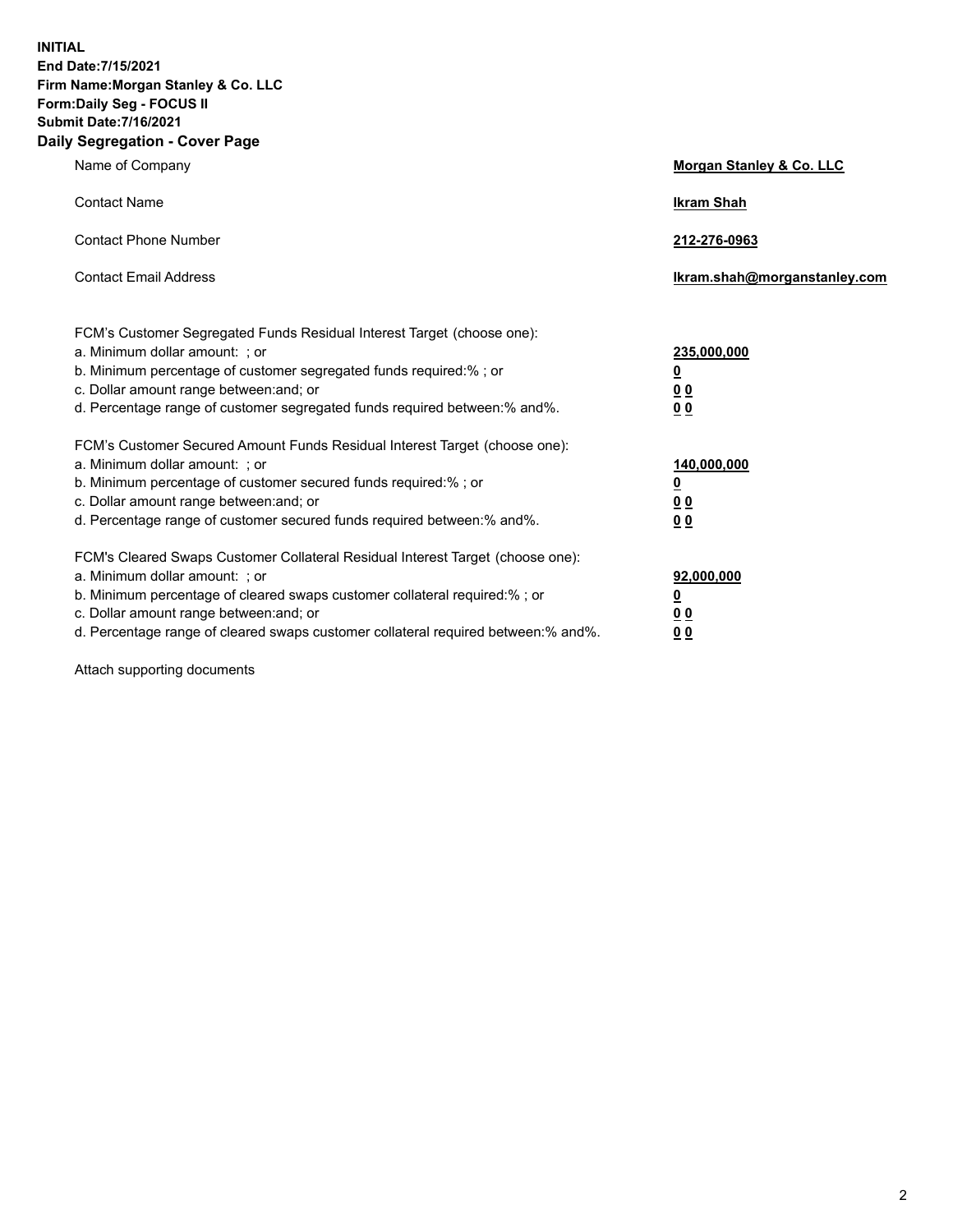## **INITIAL End Date:7/15/2021 Firm Name:Morgan Stanley & Co. LLC Form:Daily Seg - FOCUS II Submit Date:7/16/2021**

## **Daily Segregation - Secured Amounts**

|    | Foreign Futures and Foreign Options Secured Amounts<br>Amount required to be set aside pursuant to law, rule or regulation of a foreign | $0$ [7305]                   |
|----|-----------------------------------------------------------------------------------------------------------------------------------------|------------------------------|
|    | government or a rule of a self-regulatory organization authorized thereunder                                                            |                              |
| 1. | Net ledger balance - Foreign Futures and Foreign Option Trading - All Customers                                                         |                              |
|    | A. Cash                                                                                                                                 | 4,543,730,754 [7315]         |
|    | B. Securities (at market)                                                                                                               | 2,194,588,576 [7317]         |
| 2. | Net unrealized profit (loss) in open futures contracts traded on a foreign board of trade                                               | 895,582,345 [7325]           |
| 3. | Exchange traded options                                                                                                                 |                              |
|    | a. Market value of open option contracts purchased on a foreign board of trade                                                          | 27,088,475 [7335]            |
|    | b. Market value of open contracts granted (sold) on a foreign board of trade                                                            | -19,172,017 [7337]           |
| 4. | Net equity (deficit) (add lines 1.2. and 3.)                                                                                            | 7,641,818,133 [7345]         |
| 5. | Account liquidating to a deficit and account with a debit balances - gross amount                                                       | 49,851,294 [7351]            |
|    | Less: amount offset by customer owned securities                                                                                        | -49,009,664 [7352] 84        |
| 6. | Amount required to be set aside as the secured amount - Net Liquidating Equity                                                          | 7,642,659,763 [7355]         |
|    | Method (add lines 4 and 5)                                                                                                              |                              |
| 7. | Greater of amount required to be set aside pursuant to foreign jurisdiction (above) or line<br>6.                                       | 7,642,659,763 [7360]         |
|    | FUNDS DEPOSITED IN SEPARATE REGULATION 30.7 ACCOUNTS                                                                                    |                              |
| 1. | Cash in banks                                                                                                                           |                              |
|    | A. Banks located in the United States                                                                                                   | 330,954,483 [7500]           |
|    | B. Other banks qualified under Regulation 30.7                                                                                          | 448,559,769 [7520] 7         |
|    |                                                                                                                                         | [7530]                       |
| 2. | Securities                                                                                                                              |                              |
|    | A. In safekeeping with banks located in the United States                                                                               | 740,975,632 [7540]           |
|    | B. In safekeeping with other banks qualified under Regulation 30.7                                                                      | 43,461,840 [7560] 78         |
|    |                                                                                                                                         | [7570]                       |
| 3. | Equities with registered futures commission merchants                                                                                   |                              |
|    | A. Cash                                                                                                                                 | 14,865,113 [7580]            |
|    | <b>B.</b> Securities                                                                                                                    | $0$ [7590]                   |
|    | C. Unrealized gain (loss) on open futures contracts                                                                                     | 372,928 [7600]               |
|    | D. Value of long option contracts                                                                                                       | $0$ [7610]                   |
|    | E. Value of short option contracts                                                                                                      | 0 [7615] 15,238,041 [        |
| 4. | Amounts held by clearing organizations of foreign boards of trade                                                                       |                              |
|    | A. Cash                                                                                                                                 | $0$ [7640]                   |
|    | <b>B.</b> Securities                                                                                                                    | $0$ [7650]                   |
|    | C. Amount due to (from) clearing organization - daily variation                                                                         | $0$ [7660]                   |
|    | D. Value of long option contracts                                                                                                       | $0$ [7670]                   |
|    | E. Value of short option contracts                                                                                                      | 0 [7675] 0 [7680]            |
| 5. | Amounts held by members of foreign boards of trade                                                                                      |                              |
|    | A. Cash                                                                                                                                 | 3,966,354,101 [7700]         |
|    | <b>B.</b> Securities                                                                                                                    | 1,410,151,104 [7710]         |
|    | C. Unrealized gain (loss) on open futures contracts                                                                                     | 895,209,418 [7720]           |
|    | D. Value of long option contracts                                                                                                       | 27,088,475 [7730]            |
|    | E. Value of short option contracts                                                                                                      | <u>-19,172,017</u> [7735] 6, |
|    |                                                                                                                                         | $[7740]$                     |
| 6. | Amounts with other depositories designated by a foreign board of trade                                                                  | $0$ [7760]                   |
| 7. | Segregated funds on hand                                                                                                                | $0$ [7765]                   |
| 8. | Total funds in separate section 30.7 accounts                                                                                           | 7,858,820,846 [7770]         |
| 9. | Excess (deficiency) Set Aside for Secured Amount (subtract line 7 Secured Statement<br>Page 1 from Line 8)                              | 216,161,083 [7380]           |

- 10. Management Target Amount for Excess funds in separate section 30.7 accounts **140,000,000** [7780]
- 11. Excess (deficiency) funds in separate 30.7 accounts over (under) Management Target **76,161,083** [7785]

88,576<sup>[7317]</sup> Less: amount offset by customer owned securities **-49,009,664** [7352] **841,630** [7354] **59,763** [7355]

## **7,642,659,763** [7360]

B. Other banks qualified under Regulation 30.7 **448,559,769** [7520] **779,514,252**

840 [7560] **784,437,472** 

E. Value of short option contracts **0** [7615] **15,238,041** [7620]

**34,101** [7700] **1,104** [7710] E. Value of short option contracts **-19,172,017** [7735] **6,279,631,081 216,161,083** [7380]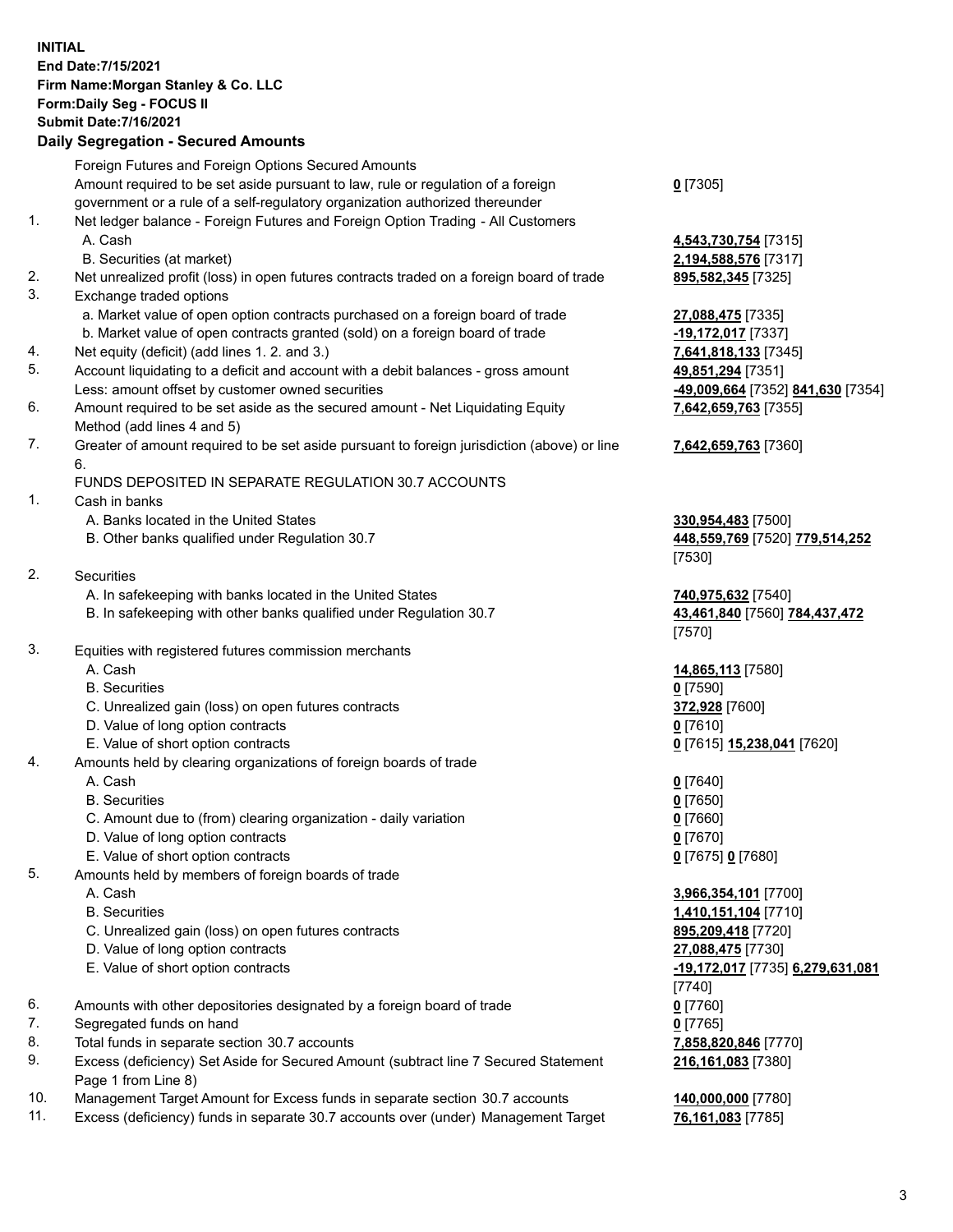**INITIAL End Date:7/15/2021 Firm Name:Morgan Stanley & Co. LLC Form:Daily Seg - FOCUS II Submit Date:7/16/2021 Daily Segregation - Segregation Statement** SEGREGATION REQUIREMENTS(Section 4d(2) of the CEAct) 1. Net ledger balance A. Cash **13,988,651,917** [7010] B. Securities (at market) **7,985,269,328** [7020] 2. Net unrealized profit (loss) in open futures contracts traded on a contract market **2,988,128,370** [7030] 3. Exchange traded options A. Add market value of open option contracts purchased on a contract market **1,001,308,269** [7032] B. Deduct market value of open option contracts granted (sold) on a contract market **-455,681,515** [7033] 4. Net equity (deficit) (add lines 1, 2 and 3) **25,507,676,369** [7040] 5. Accounts liquidating to a deficit and accounts with debit balances - gross amount **411,039,010** [7045] Less: amount offset by customer securities **-410,633,088** [7047] **405,922** [7050] 6. Amount required to be segregated (add lines 4 and 5) **25,508,082,291** [7060] FUNDS IN SEGREGATED ACCOUNTS 7. Deposited in segregated funds bank accounts A. Cash **2,280,016,941** [7070] B. Securities representing investments of customers' funds (at market) **0** [7080] C. Securities held for particular customers or option customers in lieu of cash (at market) **2,772,789,080** [7090] 8. Margins on deposit with derivatives clearing organizations of contract markets A. Cash **15,092,860,619** [7100] B. Securities representing investments of customers' funds (at market) **0** [7110] C. Securities held for particular customers or option customers in lieu of cash (at market) **4,718,384,887** [7120] 9. Net settlement from (to) derivatives clearing organizations of contract markets **-22,436,866** [7130] 10. Exchange traded options A. Value of open long option contracts **1,001,308,269** [7132] B. Value of open short option contracts **-455,681,515** [7133] 11. Net equities with other FCMs A. Net liquidating equity **13,255,059** [7140] B. Securities representing investments of customers' funds (at market) **0** [7160] C. Securities held for particular customers or option customers in lieu of cash (at market) **0** [7170] 12. Segregated funds on hand **494,095,361** [7150] 13. Total amount in segregation (add lines 7 through 12) **25,894,591,835** [7180] 14. Excess (deficiency) funds in segregation (subtract line 6 from line 13) **386,509,544** [7190] 15. Management Target Amount for Excess funds in segregation **235,000,000** [7194]

16. Excess (deficiency) funds in segregation over (under) Management Target Amount Excess

**151,509,544** [7198]